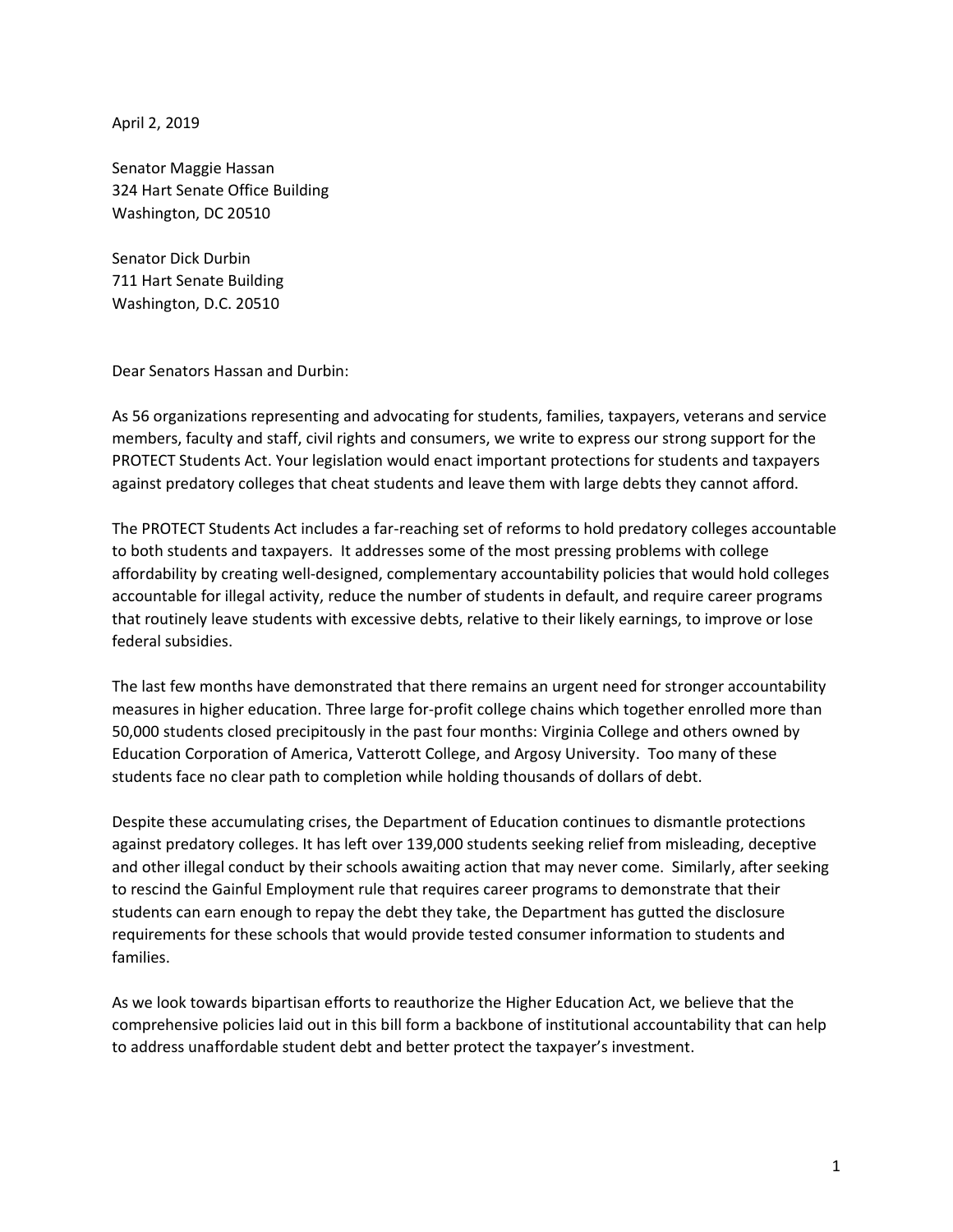## *The PROTECT Students Act boosts consumer protection and accountability in the following critical ways:*

**Borrower defense:** PROTECT codifies and improves the 2016 borrower defense to repayment rule. It creates a clear process and clarifies what students must demonstrate to receive relief from loan payments taken on as a result of fraudulent or otherwise illegal actions by schools. It also makes it easier for groups of students to obtain relief.

**Gainful Employment:** PROTECT codifies the 2014 Gainful Employment regulation that holds accountable career programs that charge too much and deliver too little. The Administration is currently failing to enforce the rule and has rolled back the consumer disclosures the rule makes available to students and the public. Because it reduces the amount of student aid wasted on low-quality programs, the Gainful Employment rule saves money. Industry observers recognize that the rule has forced college to improve the value they offer students.

**Closing the GI Bill loophole and restoring the 90/10 rule to 85/15:** PROTECT eliminates the incentive to target and enroll veterans in predatory programs by ensuring that all education benefits are counted as federal revenues. For-profit colleges must receive at least 10 percent of revenues from sources other than federal revenue, but under current law only federal student aid is counted as federal revenue. Because veterans and servicemembers' education benefits are not currently counted as federal revenues, they have become targets for enrollment to help some schools satisfy this requirement. The PROTECT Students Act also restores the cap on the amount of revenue for-profit colleges can receive from federal sources to its historical level of 85 percent.

**Strengthening the incentive compensation ban and limiting the use of federal funds for marketing and recruiting of students:** PROTECT improves enforcement of the existing ban on paying recruiters and financial aid staff based on how many students they enroll, and broadens the incentive compensation ban to cover other activities. It also prohibits the use of federal student aid dollars for marketing and recruiting.

**Creating new rules for colleges that convert from for-profit companies to nonprofits:** PROTECT improves the Department of Education's review and oversight of for-profit institutions seeking to convert to non-profit status by clearly defining what is required to demonstrate an institution has met the criteria for conversion and by requiring a period of ongoing compliance with sector-specific regulations.

**Other critical protections:** The PROTECT Students Act also ensures that individual students, groups of students and state attorneys general can bring suit to enforce certain violations of the HEA. It ensures coordination of for-profit college oversight and enforcement activities between federal agencies, prohibits schools receiving student aid funds from using mandatory pre-dispute arbitration clauses and class action bans, and authorizes both an Enforcement Unit and a complaint tracking system at the Department of Education.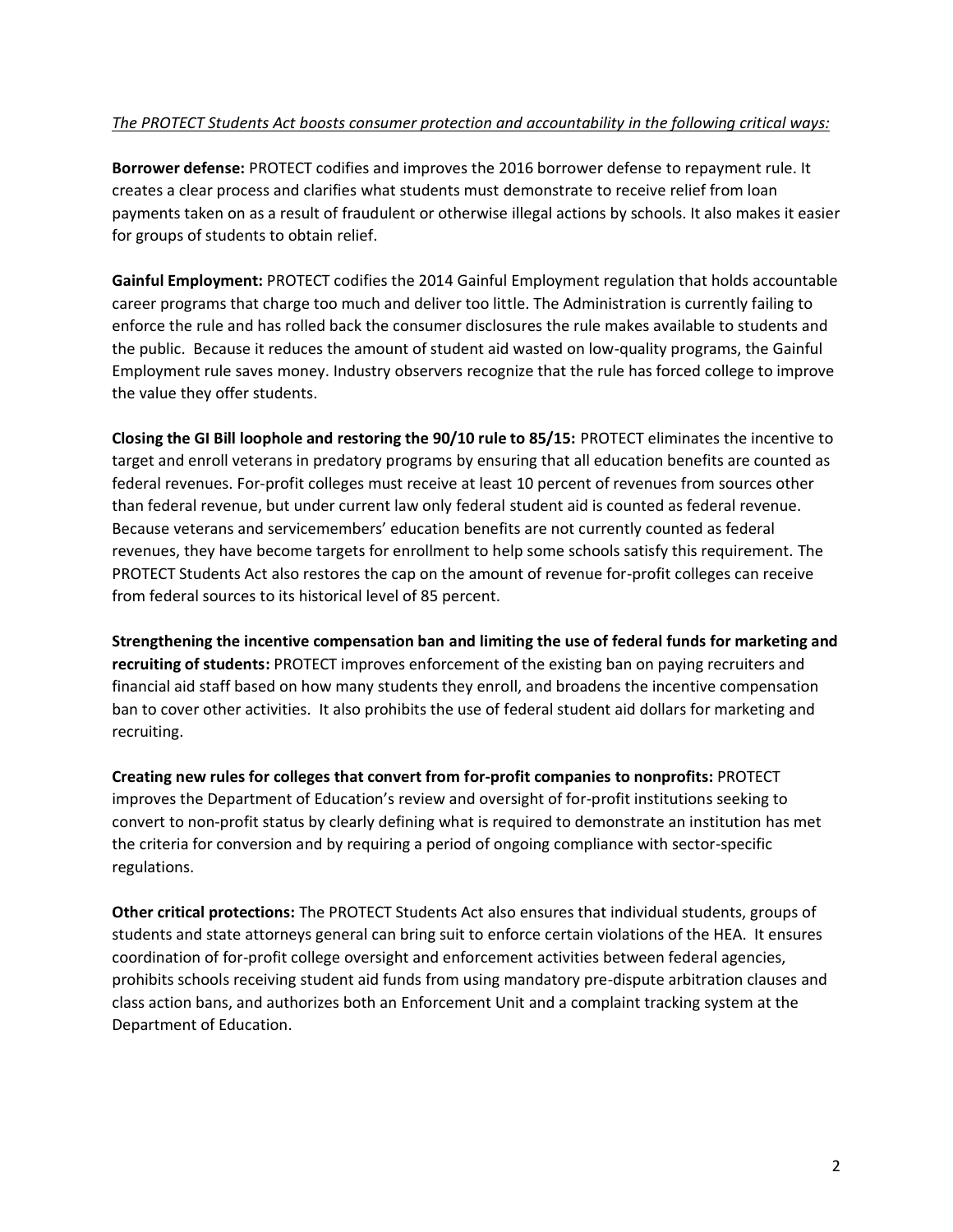The PROTECT Students Act is a common-sense set of consumer protections and that safeguard students and taxpayers. We look forward to working together to ensure that the policies in the PROTECT Students Act are included in a bipartisan reauthorization bill and enacted into law.

Signed,

AFT, Local 2274 Allied Progress American Federation of State, County, and Municipal Employees (AFSCME) American Federation of Teachers Americans for Financial Reform Association of Young Americans (AYA) Center for American Progress Center for Law and Social Policy (CLASP) The Center for Public Interest Law Center for Responsible Lending The Children's Advocacy Institute Consumer Action Consumer Federation of California Consumer Reports CWA Local 1081 Demos Education Reform Now Advocacy The Education Trust Empire Justice Center Essential Information Generation Progress Government Accountability Project Higher Education Loan Coalition Hildreth Institute The Institute for College Access & Success The Leadership Conference on Civil and Human Rights Maryland Consumer Rights Coalition NAACP National Association for College Admission Counseling National Association of Consumer Advocates National Association of Consumer Bankruptcy Attorneys (NACBA) National Consumer Law Center (on behalf of its low-income clients) National Education Association National Student Legal Defense Network New America Higher Education Initiative New Jersey Citizen Action New York Legal Assistance Group New York State Association of College Admission Counseling